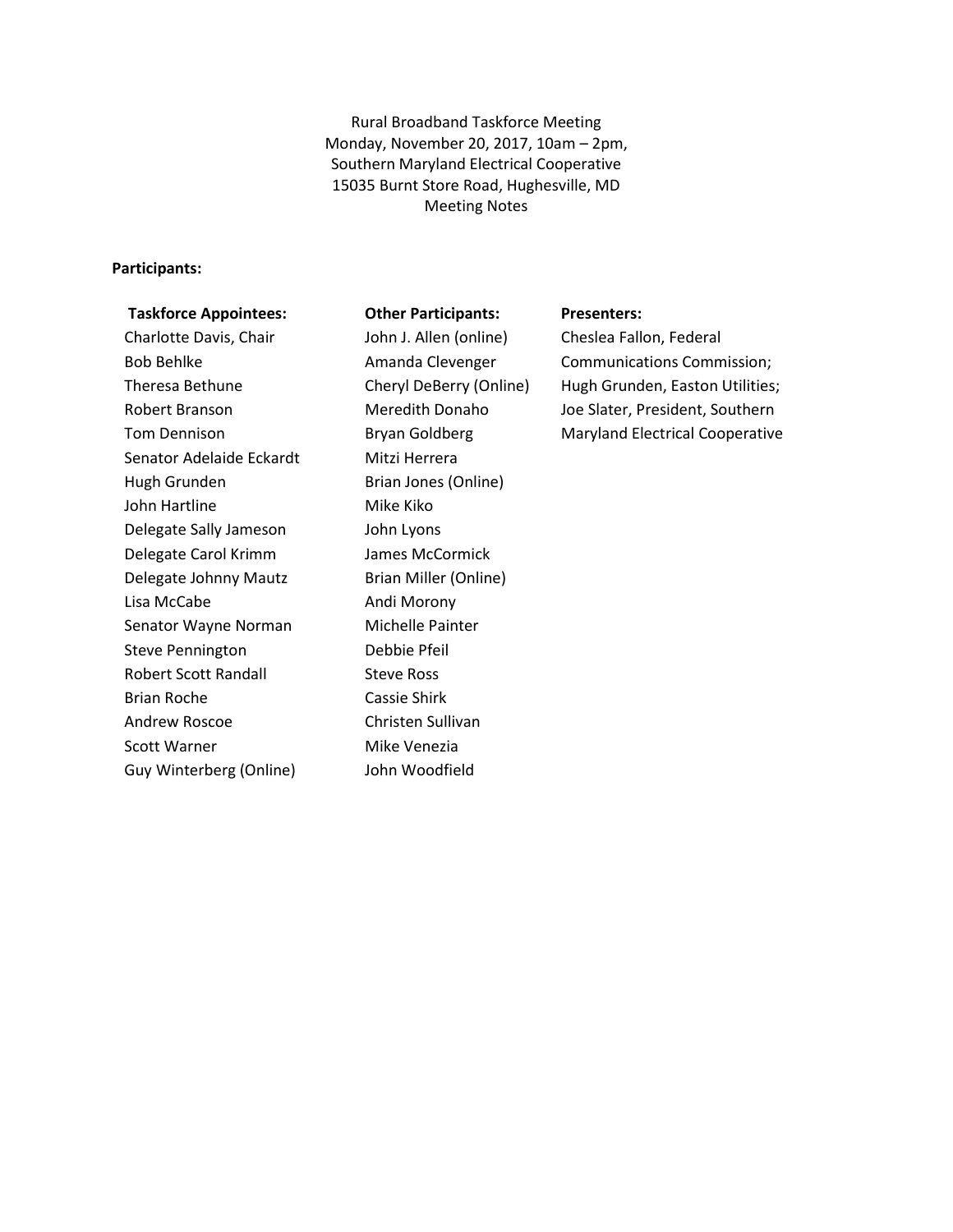Taskforce for Rural Broadband Meeting Meeting Minutes – November 20, 2017 Page 2

The meeting began at 10:05am. Mr. Joe Slater, President, Southern Maryland Electrical Cooperative (SMECO), welcomed the group and provided an overview of SMECO and its services. Charlotte Davis, Chair of the Rural Broadband Taskforce, welcomed the group and called for introductions.

## **October 26, 2017 Meeting Minutes**

The Taskforce reviewed the minutes from the October 26, 2017 meeting at Winchester Hall, Frederick, MD. A motion was made by Robert Branson to accept the minutes. The motion was seconded by Theresa Bethune, and all were in favor. The minutes from the October 26, 2017 Taskforce Meeting were accepted unanimously.

### **Presenters**

### **Hugh Grunden, President & CEO, Easton Utilities**

Mr. Grunden shared an overview of Easton Utilities' services and a financial model that has been used to expand broadband services to unserved areas in Talbot County. Easton Utilities is Maryland's first municipal utility, established in 1914. Easton Utilities serves the Town of Easton and 60 square miles within Talbot County, and has 7 business units. Easton Utilities identifies unserved areas via mapping, determines feasibility by conducting market research to solicit interest levels, and develops a marketing strategy through community meetings, direct mail campaigns, and personal customer contact. Easton Utilities uses a Customer Aid in Construction (CAIC) financial model, which takes into account number of anticipated customers, build miles, standard customer drop distance and installation included, and socialized costs over community. Model variables include a 5-year payback period, estimate 50% penetration costs, and a specific CAIC amount. The model involves the end-user in the capitol costs to spread the costs around. Lessons learned from the financial model have included that execution is key, the need to set clear expectations with customers, be proactive in customer communication, and great public relations happens when neighbors talk.

# **Chelsea Fallon, Rural Broadband Auction Task Force, Federal Communications Commission (FCC)**

Ms. Fallon shared information regarding the Connect America Fund Phase Two auction and the Mobility Fund Phase Two auction. The Rural Broadband Auction Task Force is overseeing the implementation of both the Connect America Phase Two and Mobility Fund Phase Two auctions. The Connect America Fund (CAF) auction will be conducted in 2018 and will be the first auction to award on-going costs for universal service support through competitive bidding in a multiple-round reverse auction. The CAF will focus on fixed services, the Mobility Fund will focus on mobile services.

CAF rules and procedures have been proposed for the auctions and were advertised for comment in September 2017. Some of the key decisions that have already been determined include that the auction will award up to \$1.98 million in support for over 10 years to service providers who commit to providing broadband and voice services to fixed locations in unserved, high-cost areas that are eligible for the auction. The auction will be a multiple-round reverse auction. There will be a two-stage application process, a short form application must be filed in advance of the auction, and a long form application will be filed by winning bidders. Eligible areas will be census blocks where price cap carriers turned down support through the Connect America cost-level. Additional preliminary eligible areas are illustrated online at fcc.gov/maps, this mapping will be updated with finalized eligible areas soon. Entire census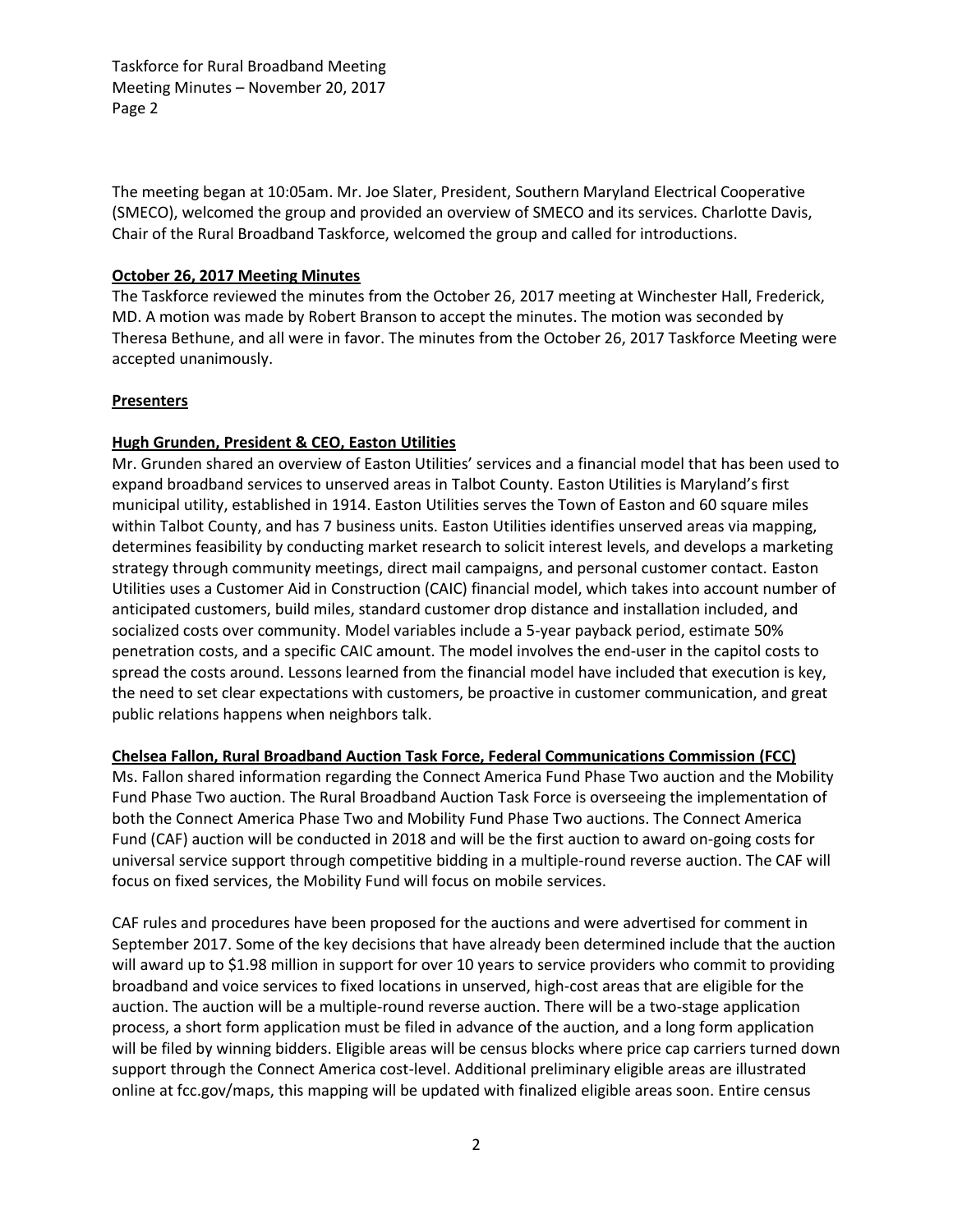Taskforce for Rural Broadband Meeting Meeting Minutes – November 20, 2017 Page 3

blocks will be included or not in the auction, census blocks will not be broken into eligible areas. The FCC has proposed grouping eligible census blocks together. Every census block that is included as eligible will have a set reserve price, the reserve prices have already been published on the FCC website. Reserve prices will not change. The reserve price will be the maximum support that can be awarded to a census block. Auction winners are subject to deployment obligations, including they are required to offer both voice and broadband services to residential and small business locations within their census blocks, and achieve specific build-out milestones including deploying build-out to 40% to locations within their census block within 3 years of receiving support, and 100% deployment within 5 years. Auction winners who win multiple census blocks can aggregate the number of locations they will serve at the state level for increased flexibility.

The rates that broadband service producers set for users must be reasonably priced and comparable to prices set for urban areas. Comparability rates for urban settings are published on the FCC's website. The minimum broadband speeds would be determined by a particular performance tier that is associated with a winning bid in an auction. Bid winners are required to submit information each year on their deployment, filed with the Universal Service Administrative Company (USAC), and includes annual reports and information on the locations where the service has been deployed, including latitude, longitude, and address. Bidders can bid to receive support to offer broadband at different performance tiers, these tiers are based on the upload and download speeds and the usage levels associated with service, and latency. There are 4 speed and usage tiers and two latency tiers. The lowest tier is a minimum of 10:1 service, or a usage allowance of 150 gigabytes.

Additional information regarding the auctions for prospective bidders is available on the FCC's website. The auction will take place sometime in 2018.

The Task Force took a lunch break at 12:30pm, the meeting resumed at 1:55pm.

# **Review of Task Force Draft Report**

Opening remarks for the review of the draft were made by Delegate Jameson, Delegate Mautz, and Senator Eckardt.

The Task Force reviewed hard copies of the draft Task Force report. Chair Davis requested comments, suggestions and revisions. One of the comments mentioned was that the report, in its current draft, does not provide a roadmap for solving the broadband in un/underserved areas issue, and there needs to be a funding mechanism identified within the report.

Additional Suggestions:

- Move meeting minutes to appendix section
- Include a timeline/deadline for surveying state/local assets and mapping
- Include a recommendation to create a program for mapping/inventorying county assets
- A specific plan is needed for inventory of assets, increasing access to permits, and for certain uses of assets
- Creation of a five-year strategy for mapping assets, the mapping should be dynamic, include a fast-baseline, and updated at intervals
- Create submeetings for individual counties and localities for gauging issues
- Additional recommendation to look at current municipal/state bonds